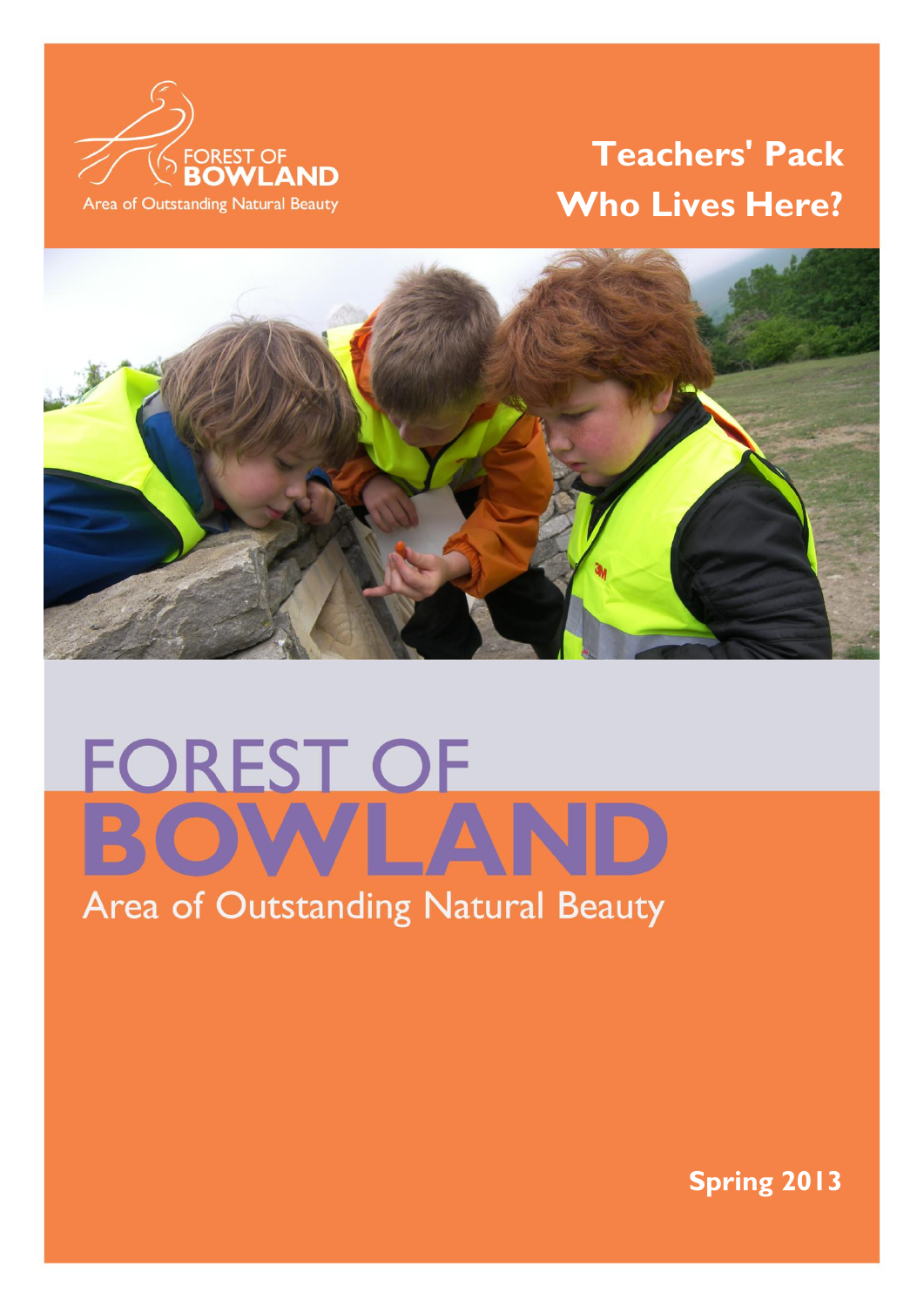### **Introduction**

These activities can be used in a variety of suitable locations. As an example, they are great for showing children just how many different creatures can be found on the profiled farms in the Forest of Bowland, thanks to the habitat management and conservation work of the farmers.

#### **National Curriculum Subject:** Science

#### **Key Stage:** 2

#### **Learning Outcomes:**

- Children know that farms managed for conservation can have a variety of different habitats
- Children can name some of the creatures which are found in habitats including woodland, hedgerow, drystone wall, grassland etc
- Children can recognise some of the adaptations which different creatures use in order survive in their particular habitat
- **Please note:** You will need a large, safe space for running around. A number of the downloadable resources will need laminating once you have printed them.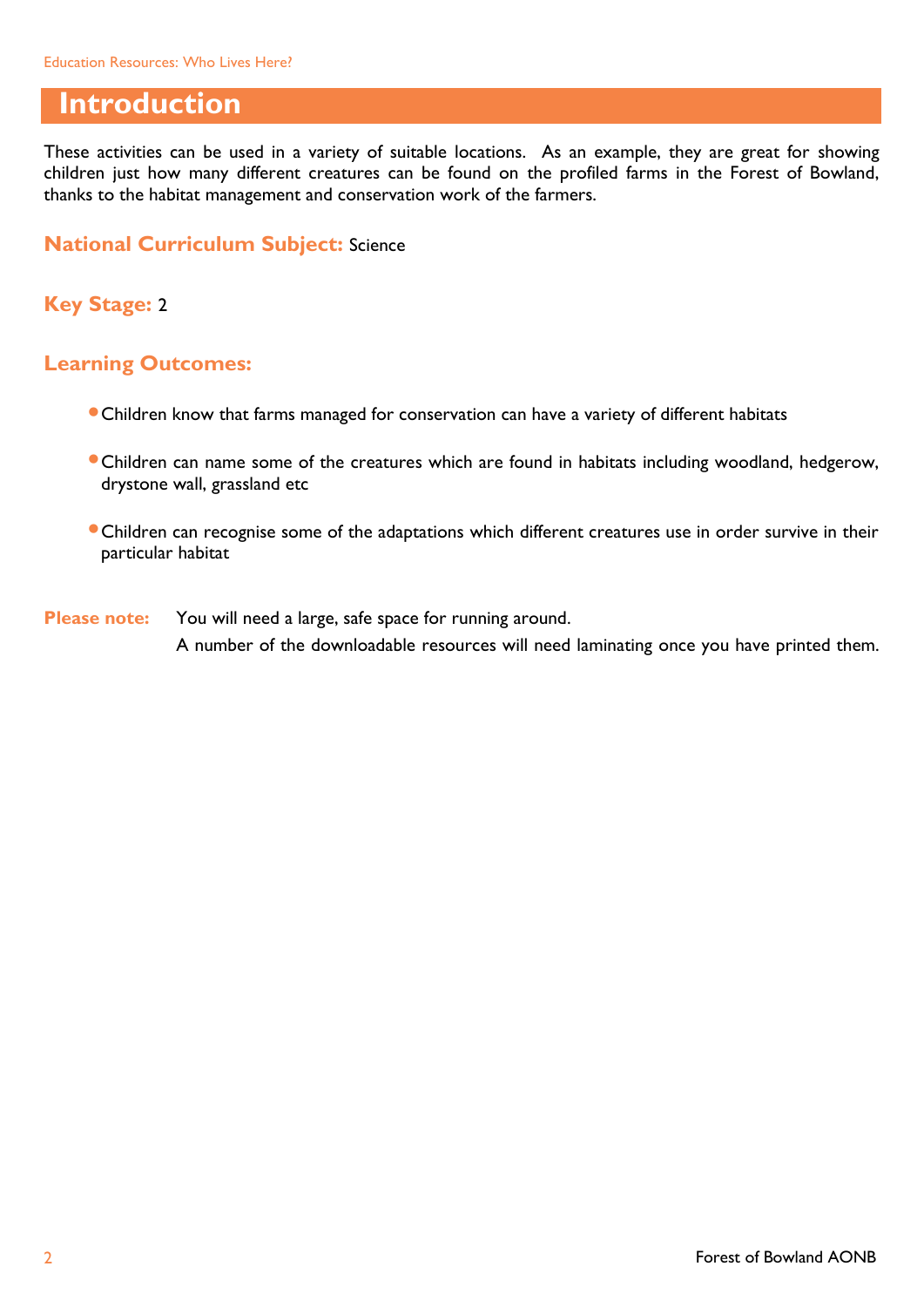# **Activity 1: The Adaptation Game**

#### **(Based on a game from Lancashire Wildlife Trust)**

#### **Key Theme**

The requirements of different creatures and the adaptations they have developed in order to survive in their particular habitat.

#### **Resources**

Downloadable:

[A set of "creature" labels](http://www.forestofbowland.com/files/uploads/education/creaturelabels_adaptation.doc) [A set of adaptation cards](http://www.forestofbowland.com/files/uploads/education/adaptation_cards.doc)

## **What to do**

- Explain to the children that different creatures are found in different habitats. This stops everything competing for the same resources (as with seed distribution in the "Suncatchers" activity). Animals and plants have become adapted, over many years, to their particular habitats, and these adaptations help them to survive and be successful there. Farms aren't just fields! A good farm has lots of different habitats which support lots of different animals and plants.
- Line the children up next to each other behind an imaginary starting line. Give each of the children a creature card but tell them not to show it to anyone else. (Choose creatures which are relevant to the farm you are visiting - you can double-up on cards if you have a large group.) At the other end of the playing area, lay out the adaptation cards, face down, spacing them out so that the children aren't going to bump into each other too much. (You may need to double- or even treble-up on some of the adaptations depending on which creature labels you choose.)
- **Tell the children that they are going to pretend to be the creature on their card, and must race to find** the adaptations which apply to them. (You can talk over some of the adaptations before your visit so that the children know the kind of things they are looking for.) At the word "go", the children run down to the far end of the playing area and turn over an adaptation card. If it "fits" them, they can race back to the starting line with it. If it's not relevant to them, they must put it back, face down and carry on turning over cards until they find one that fits. (You will need to put a time limit on this.)
- Play the game a few times, so that each child has chance to find one or more of their adaptations. After each round, choose a few of the children and ask them which cards they have collected, and why. (This is a good way to check that children are picking up the right cards!)
- **After a few rounds like this, get the children to put all their cards back, face down, at the far end of** the playing area then ask one of the adults to remove about half of them. Play a further two or three rounds of the game. This time, some of the children should struggle to find any adaptations which suit them. At this point, you can discuss what would happen to those creatures which weren't able to adapt successfully to their environment. (They would be out-competed by more successful creatures.) If appropriate, you could also bring in the idea of climate change at this point and talk about how this might affect habitats and the creatures which depend on them.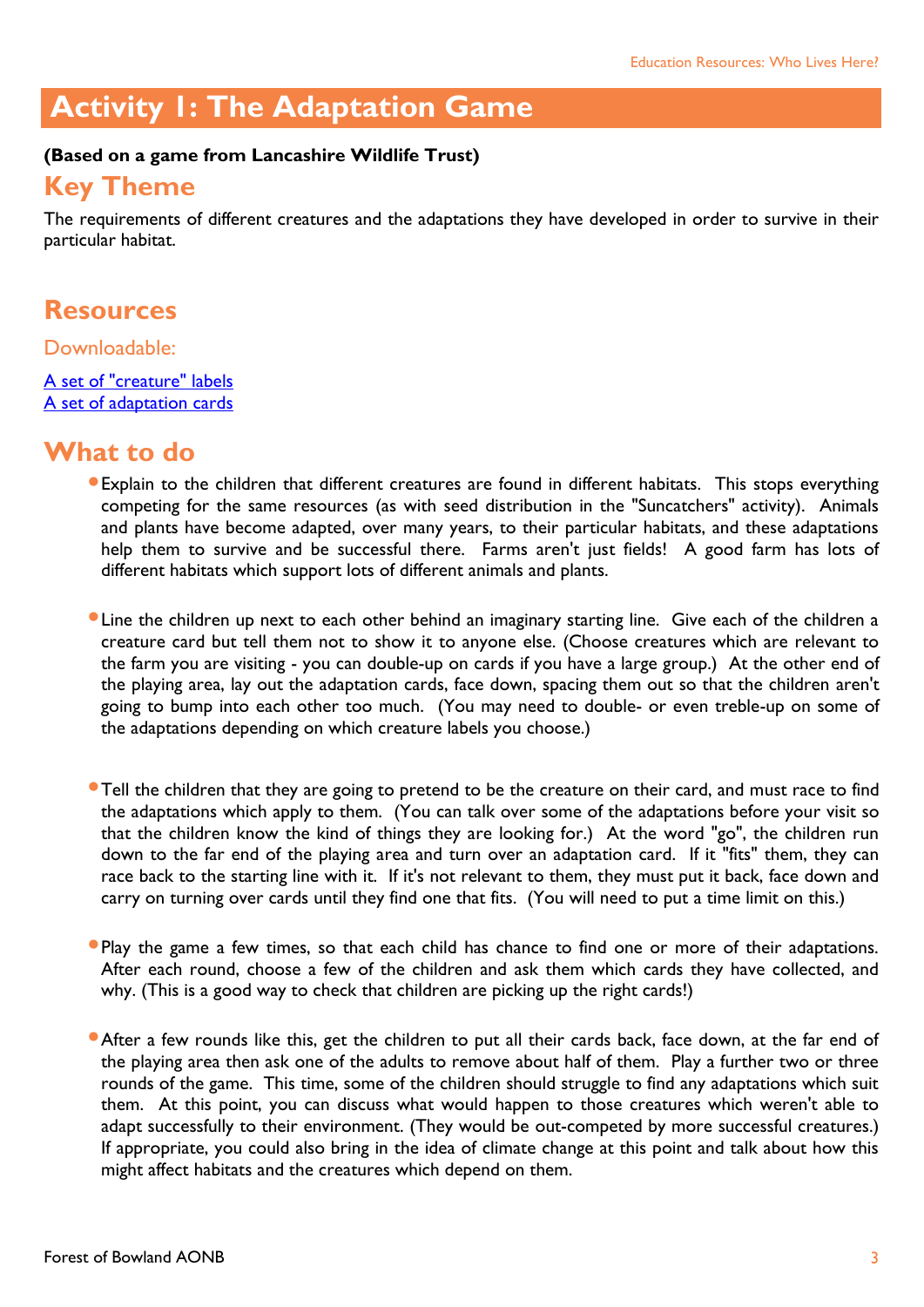# **Activity 2: House For Sale**

# **Key Theme**

Investigating the habitat requirements for a selection of Bowland's animals and birds.

# **Resources**

Downloadable: ["For Sale" description cards](http://www.forestofbowland.com/files/uploads/education/houseforsale_descriptioncards2.pdf) (or you can make your own up) ["For Sale" description master](http://www.forestofbowland.com/files/uploads/education/houseforsale_descriptioncardsmaster.pdf) - leader's copy [Client profiles](http://www.forestofbowland.com/files/uploads/education/houseforsale_clientprofiles.doc) [Arrow card](http://www.forestofbowland.com/files/uploads/education/arrow_card.doc) (for "bat" habitat)

# **What to do**

**(This activity requires "For Sale" description cards to be set up (prior to the children's arrival) at various points on a route around the farm, taking in the relevant habitats. If using the "bat" client, you will need to use the arrow card to point to the roof of a building and keep the description card at a readable height.)**

- **Talk to the children about the role of estate agents and how they help to match people with right** houses. They do this by finding out what people's preferences are: what size of house they need, which area they would like to live in, whether they would like a garden, how far from the shops they would like to be etc.
- Split the class into six groups (or however many "clients" you have decided upon) and give each group a client profile card. Explain to the children that their job is to find the right home for their client.
- With children keeping in their groups, guide the class around the pre-set trail. Each time you come across a "For Sale" sign stop, and ask one of the children to read the description out.
- **The groups must then decide which client would be best suited to living in this habitat. Once the** correct decision has been made, collect up the "For Sale" sign and carry on round the rest of the trail. By the end of the walk, each client should have found a home!
- The activity may also be a good way to introduce the idea of overlapping habitats and the fact that some creatures will move between different environments depending on their feeding/breeding requirements and the time of year etc. For example: lapwings breed on grassland/farmland in the spring and summer and then move to the coast during the winter.